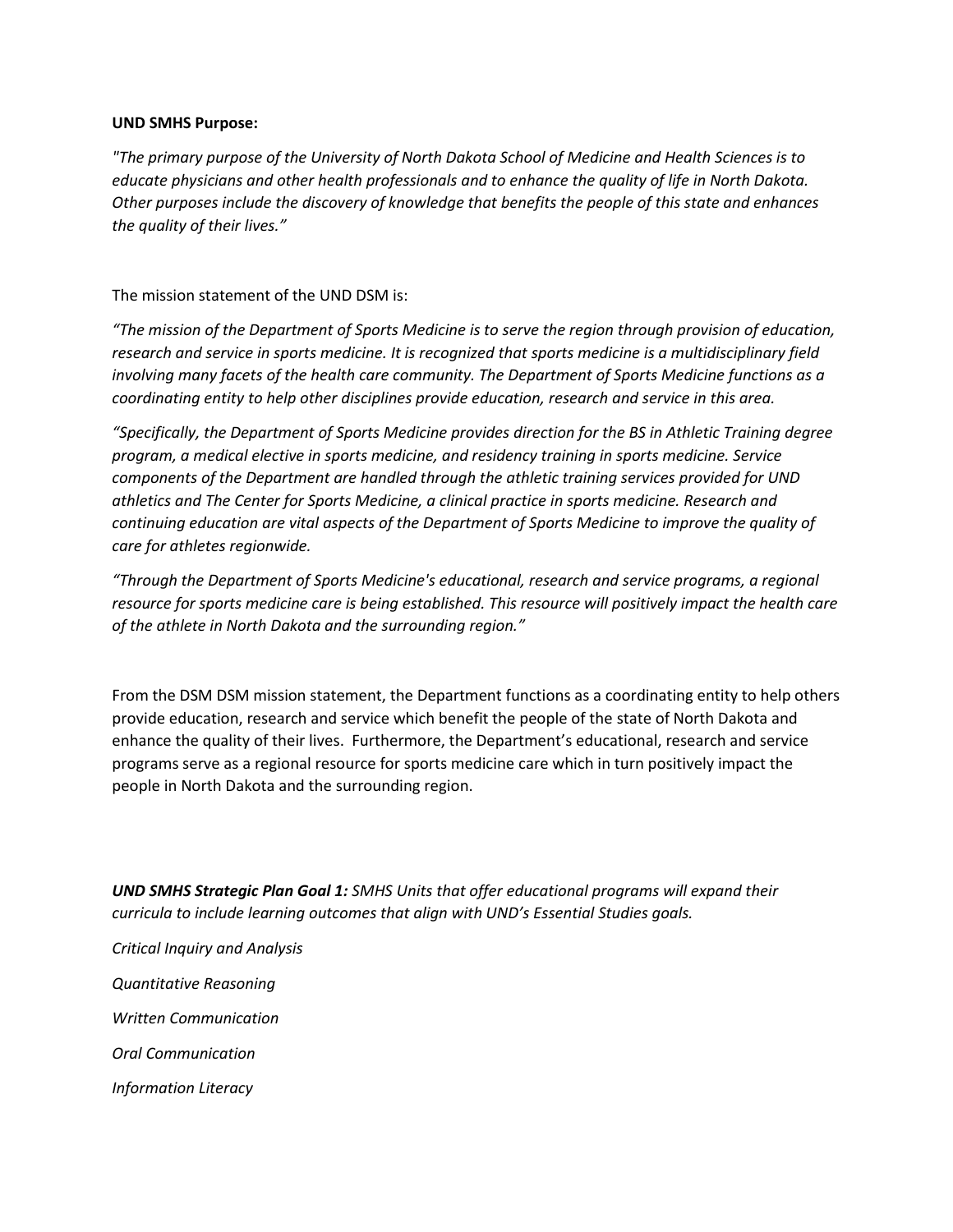The Department's Bachelor of Science in Athletic Training Program requires students to take a Capstone course which aligns with UND's Essential Studies goals. In addition, the curriculum has evolved in recent years by incorporating active learning principles in many of the courses thereby emphasizing critical inquiry and analysis over recall and simple modeling. Furthermore, the emphasis of service learning throughout the program enhances the student's ability to synthesize and internalize what was learned in class.

*UND SMHS Strategic Plan Goal 2: SMHS Units will expand their current systems of student support to ensure continued high graduation rates and improve student satisfaction with the overall quality of their education.*

UND DSM Bachelor of Science in Athletic Training program fully supports student-led interest organization to socially support the students in the program as well as to advocate for the profession. Academic advising coupled with daily preceptor contacts ensures the student satisfaction and high graduation rate.

*One UND Strategic Plan Goal 3: Deliver more educational opportunity online and on-campus Goal by 2022 to increase by 10% (increased credit hours), by higher growth in online and graduate programs*

*UND SMHS Strategic Plan Goal 3: The SMHS will identify opportunities to employ state-ofthe-art technologies to enhance education.*

The Department has deployed its first online course in Spring 2019. Transition plan to the graduate program in athletic training is ongoing, and the program will include a significant amount of online and hybrid course offerings at graduate level.

*UND SMHS Strategic Plan Goal 4: The SMHS will enhance basic, clinical, and translational health sciences discoveries while focusing on its stated purpose "of discovery of knowledge that benefits the people of this state and enhances the quality of their lives." The SMHS will support Goal 4 by increasing its extramural funding by 10% per year based on a three year rolling average.*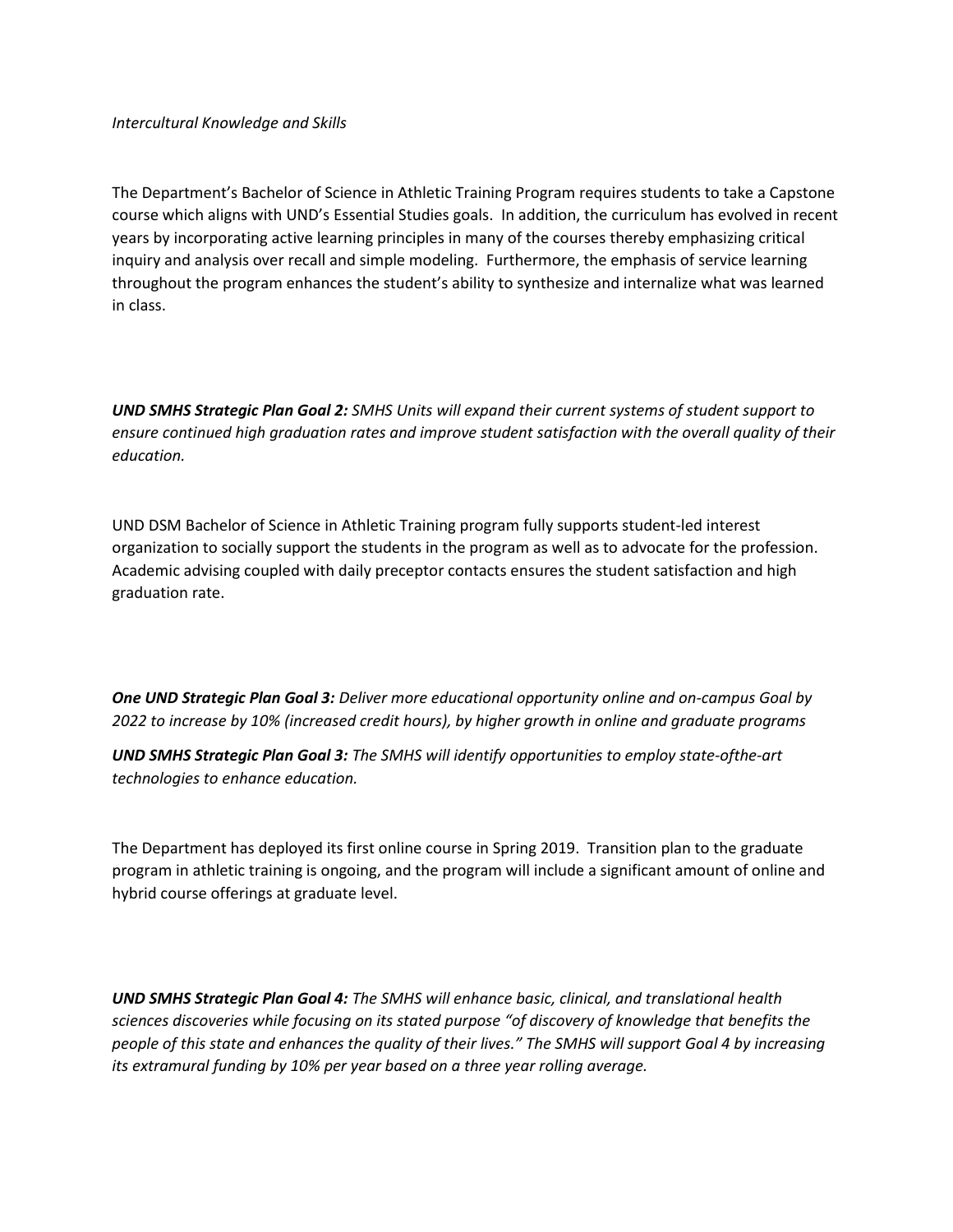While basic science and some clinical science disciplines affect a large portion of the population and receive a great deal of extramural funding, the availability of extramural funding for athletic training is scant. However, the Department is fully committed to encouraging internal and external resources toward discovery of knowledge to benefit North Dakota.

*UND SMHS Strategic Plan Goal 5: UND SMHS will foster a welcoming, safe, and inclusive environment across all campuses.*

The nature of the profession of athletic training and sports medicine is fully congruent with fostering a welcoming, safe and inclusive environment. As the SHMS works toward achieving Strategic Plan Goal 5, the Department fully supports, cooperates and implements the measures toward the goal.

*One UND Strategic Plan Goal 6: Meet educational needs of active duty and reserve personnel, veterans, and their families. Goal by 2022, A 25% increase in credit hours earned by active duty military personnel, veterans, and their families*

*UND SMHS Strategic Plan Goal 6: The SMHS will determine how we may better meet the educational needs of active duty and reserve personnel, veterans, and their families.*

The Department has been working with a limited number of ROTC, reserve and veterans who desire to pursue academic degree in the program. The Department is fully committed to the SMHS's vision for the goal.

*UND SMHS Strategic Plan Goal 7: The SMHS will achieve the targeted fund raising goals set for the SMHS Dean and Vice President for Health Affairs.*

The Department will work toward the goals set for the SMHS.

*UND SMHS Strategic Plan Goal 8: The SMHS will enhance its purposes of education, service, and discovery by focusing additional efforts toward achieving the broad goals stated in the School's Healthcare Workforce Initiative.*